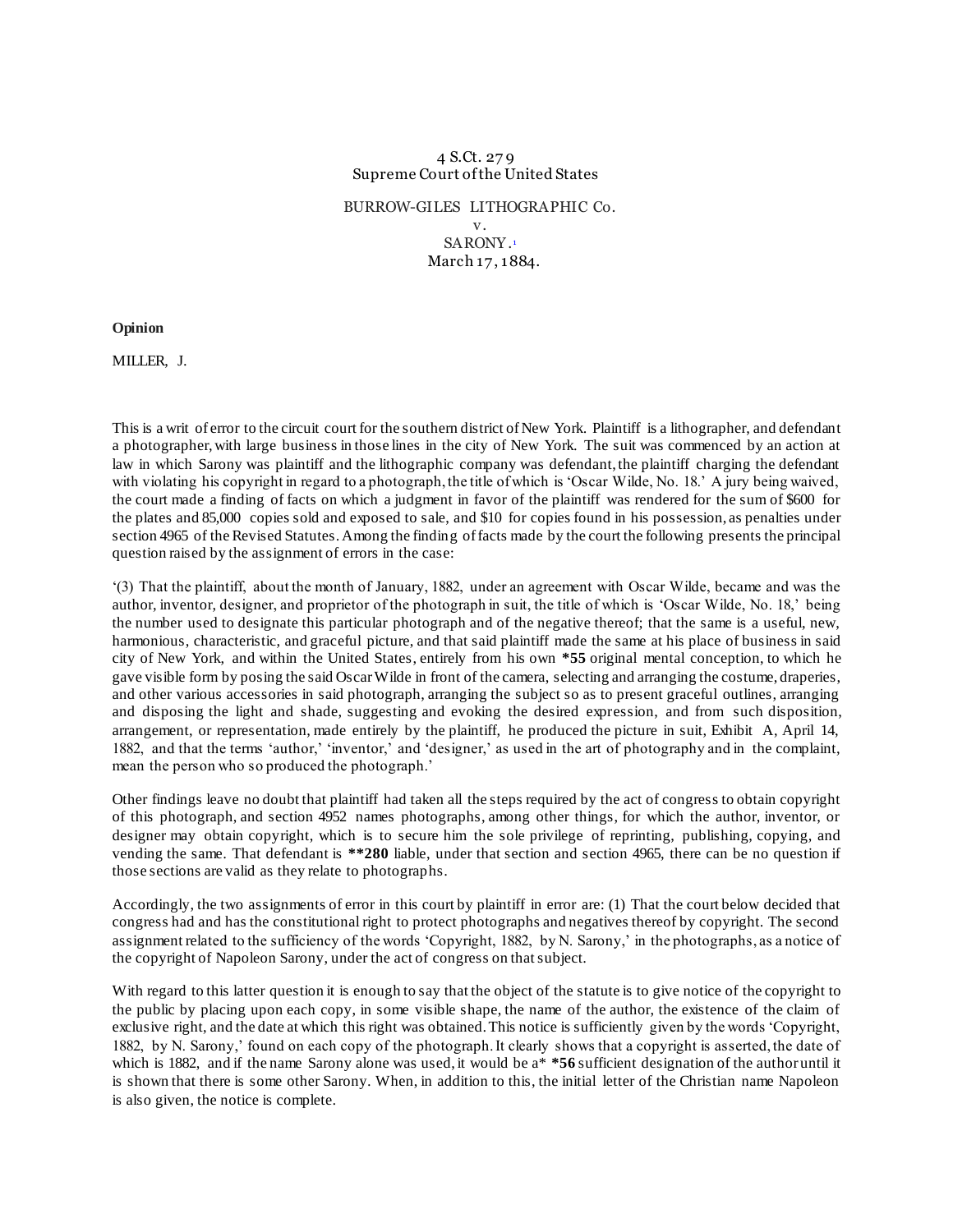The constitutional question is not free from difficulty. The eighth section of the first article of the constitution is the great repository of the powers of congress, and by the eight clause of that section congress is authorized 'to promote the progress of science and useful arts, by securing, for limited times to authors and inventors t he exclusive right to their respective writings and discoveries.' The argument here is that a photograph is not a writing nor the production of an author. Under the acts of congress designed to give effect to this section, the persons who are to be benefit ed are divided into two classes—authors and inventors. The monopoly which is granted to the former is called a copyright: that given to the latter, letters patent, or, in the familiar language of the present day, *patent-right*. We have then copyright and patent-right, and it is the first of these under which plaintiff asserts a claim for relief. It is insisted, in argument, that a photograph being a reproduction, on paper, of the exact features of some natural object, or of some person, is not a writing of which the producer is the author. Section 4952 of the Revised Statutes places photographs in the same class as things which may be copyrighted with 'books, maps, charts, dramatic or musical compositions, engravings, cuts, prints, paintings, drawings, statues, statuary, and models or designs intended to be perfected as works of the fine arts.' 'According to the practice of legislation in England and America, (says Judge BOUVIER, 2 Law Dict. 363,) the copyright is confined to the exclusive right secured to the author or proprietor of a writing or drawing which may be multiplied by the arts of printing in any of its branches.'

The first congress of the United States, sitting immediately after the formation of the constitution, enacted that the 'author or authors of any map, chart, book, or books, being a **\*57** citizen or resident of the United States, shall have the sole right and liberty of printing, reprinting, publishing, and vending the same for the period of fourteen years from the recording of the title thereof in the clerk's office, as afterwards directed.' 1 St. p. 124, § 1. This statute not only makes maps and charts subjects of copyright, but mentions them before books in the order of designation. The second section of an act to amend this act, approved April 29, 1802, (2 St. 171,) enacts that from the first day of January thereafter he who shall invent and design, engrave, etch, or work, or from his own works shall cause to be designed and engraved, etched, or worked, any historical or other print or prints, shall have the same exclusive right for the term of 14 years from recording the title thereof as prescribed by law.

**\*\*281** By the first section of the act of February 3, 1831, (4 St. 436,) entitled 'An act to amend the several acts respecting copyright, musical compositions, and cuts, in connection with prints and engravings,' are added, and the period of protection is extended to 28 years. The caption or title of this act uses the word 'copyright' for the first time in the legislation of congress.

The construction placed upon the constitution by the first act of 1790 and the act of 1802, by the men who were contemporary with its formation, many of whom were members of the convention which framed it, is of itself entitled to very great weight, and when it is remembered that the rights thus established have not been disputed during a period of nearly a century, it is almost conclusive. Unless, therefore, photographs can be distinguished in the classification of this point from the maps, charts, designs, engravings, etchings, cuts, and other prints, it is difficult to see why congress cannot make them the subject of copyright as well as the others. These statutes certainly answer the objection that books only, or writing, in the limited sense of a book and its author, are within the constitutional provision. Both these words are susceptible of a more enlarged definition than this. An author in **\*58** that sense is 'he to whom anything owes its orign; originator; maker; one who completes a work of science or literature.' Worcester. So, also, no one would now claim that the word 'writing' in this clause of the constitution, though the only word used as to subjects in regard to which authors are to be secured, is limited to the actual script of the author, and exclude s books and all other printed matter. By writings in that clause is meant the literary productions of those authors, and congress very properly has declared these to include all forms of writing, printing, engravings, etchings, etc., by which the ideas in the mind of the author are given visible expression. The only reason why photographs were not included in the extended list in the act of 1802 is, probably, that they did not exist, as photography, as an art, was then unknown, and the scientific principle on which it rests, and the chemicals and machinery by which it is operated, have all been discovered long since that statute was enacted. Nor is it supposed that the framers of the constitution did not understand the nature of copyright and the objects to which it was commonly applied, for copyright, as the exclusive right of a man to the production of his own genius or intellect, existed in England at that time, and the contest in the English courts, finally decided, by a very close vote in the house of lords, whether the statute of 8 Anne, *c*. 19, which authorized copyright for a limited time, was a restraint to that extent on the common law or not, was then recent. It had attracted much attention, as the judgment of the king's bench, delivered by Lord MANSFIELD, holding it was not such a restraint, in *Millar* v. *Taylor*, 4 Burr. 2303, decided in 1769, was overruled on appeal in the house of lords in 1774. Id. 2408. In this and other cases the whole question of the exclusive right to literary and intellectual productions had been freely discussed.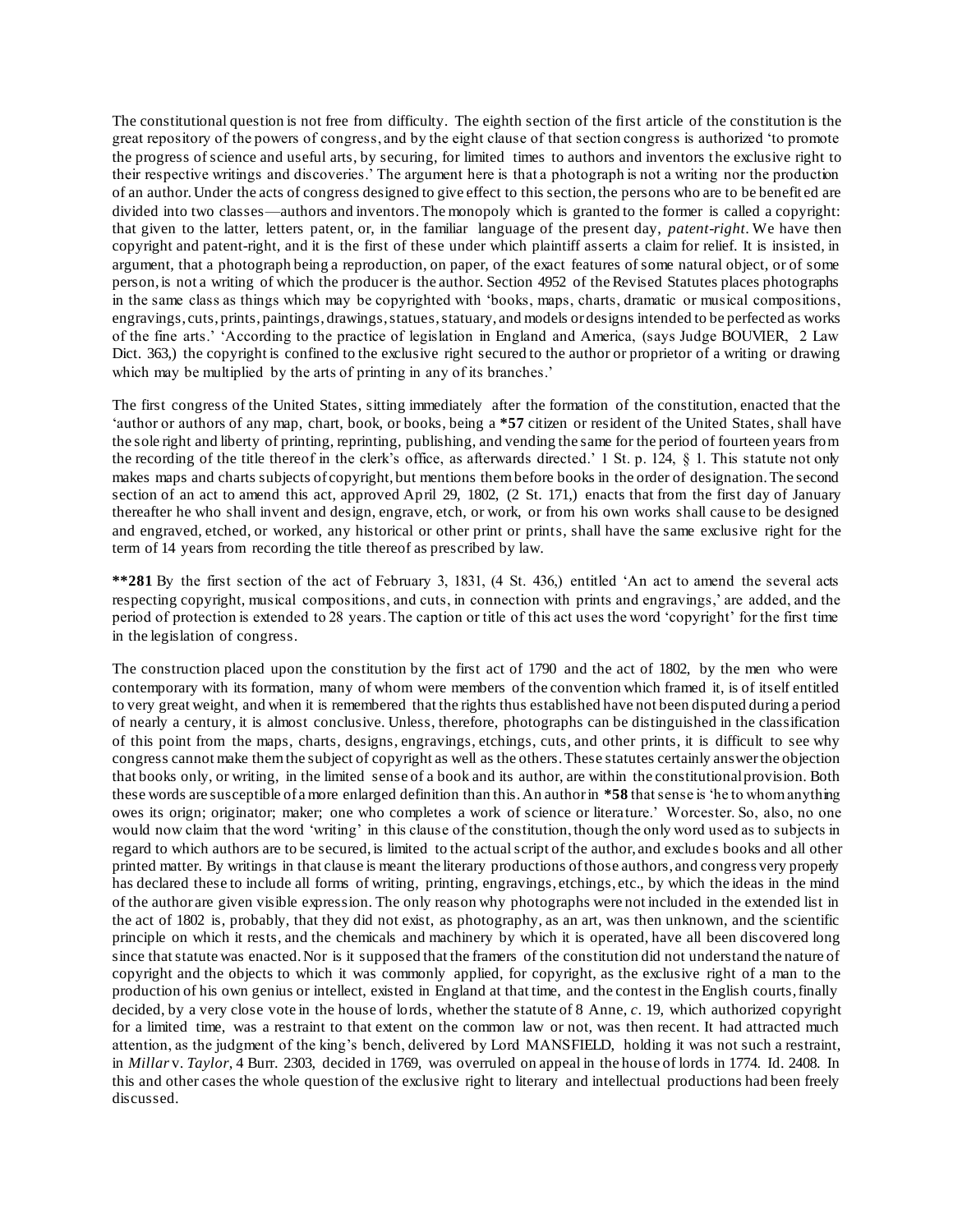We entertain no doubt that the constitution is broad enough to cover an act authorizing copyright of photographs, so far as they are representatives of original intellectual conceptions of the author.

But it is said that an engraving, a painting, a print, does embody **\*59** the intellectual conception of its author, in which there is novelty, invention, originality, and therefore comes within the purpose of the constitution in securing its exclusive use or sale to its author, while a photograph is the mere mechanical reproduction of the physical features or outlines of some object, animate or inanimate, and involves no originality of thought or any novelty in the intellectual operation connected with its visible reproduction in shape of a picture. That while the effect of light on the prepared plate may have been a discovery in the production of these pictures, and patents could properly be obtained for the combination of the chemicals, for their application to the paper or other surface, for all the machinery by which the light reflected from **\*\*282** the object was thrown on the prepared plate, and for all the improvements in this machinery, and in the materials, the remainder of the process is merely mechanical, with no place for novelty, invention, or originality. It is simply the manual operation, by the use of these instruments and preparations, of transferring to the plate the visible representation of some existing object, the accuracy of this representation being its highest merit. This may be true in regard to the ordinary production of a photograph, and that in such case a copyright is no protection. On the question as thus stated we decide nothing.

In regard, however, to the kindred subject of patents for invention, they cannot, by law, be issued to the inventor until the novelty, the utility, and the actual discovery or invention by the claimant have been established by proof before the commissioner of patents; and when he has secured such a patent, and undertakes to obtain redress for a violation of his right in a court of law, the question of invention, of novelty, of originality is always open to examination. Our copyright system has no such provision for previous examination by a proper tribunal as to the originality of the book, map, or other matter offered for copyright. A deposit of two copies of the article or work with the librarian of congress, with the name of the author and its title page, is all that is necessary to secure a copyright. It is therefore much more important that when the supposed author sues for a violation of his copyright, the **\*60** existence of those facts of originality, of intellectual production, of thought, and conception on the part of the author should be proved than in the case of a patent-right. In the case before us we think this has been done.

The third finding of facts says, in regard to the photograph in question, that it is a 'useful, new, harmonious, characteristic, and graceful picture, and that plaintiff made the same \* \* \* entirely from his own original mental conception, to which he gave visible form by posing the said Oscar Wilde in front of the camera, selecting and arranging the costume, draperies, and other various accessories in said photograph, arranging the subject so as to present graceful outlines, arranging and disposing the light and shade, suggesting and evoking the desired expression, and from such disposition, arrangement, or representation, made entirely by plaintiff, he produced the picture in suit.' These findings, we think, show this photograph to be an original work of art, the product of plaintiff's intellectual invention, of which plaintiff is the author, and of a class of inventions for which the constitution intended that congress should secure to him the exclusive right to use, publish, and sell, as it has done by section 4952 of the Revised Statutes.

The question here presented is one of first impression under our constitution, but an instructive case of the same class is that of *Nottage* v. *Jackson*, 11 Q. B. Div. 627, decided in that court on appeal, August, 1883. The first section of the act of 25 & 26, Vict. *c.* 68, authorizes the *author* of a photograph, upon making registry of it under the copyright act of 1882, to have a monoply of its reproduction and multiplication during the life of the author. The plaintiffs in that case described themselves as the authors of the photograph which was pirated in the registration of it. It appeared that they had arranged with the captain of the Australian cricketers to take a photograph of the whole team in a group, and they sent one of the artists in their employ from London to some country town to do it. The question in the case was whether the plaintiffs, who owned the establishment in London, where the photog raphs **\*61** were made from the negative, and were sold, and who had the negative taken by one of their men, were the authors, or the man who, for their benefit, took the negative. It was held that the latter was the author, and the action failed, because pla intiffs had described themselves as authors. BRETT, M. R., said, in regard to who was the author: 'The nearest I can come to is that it is the person who effectively is as near as he can be the cause of the picture which is produced; that is, the person who has superintended the arrangement, who has actually formed the picture by putting the **\*\*283** persons in position, and arranging the place where the people are to be-the man who is the effective cause of that.' Lord Justice COTTON said: 'In my opinion, 'author' involves originating, making, producing, as the inventive or master mind, the thing which is to be protected, whether it be a drawing, or a painting, or a photograph;' and Lord Justice BOW EN says that photography is to be treated for the purposes of the act as an art, and the author is the man who really represents, creates, or gives effect to the idea, fancy, or imagination. The appeal of plaintiffs from the original